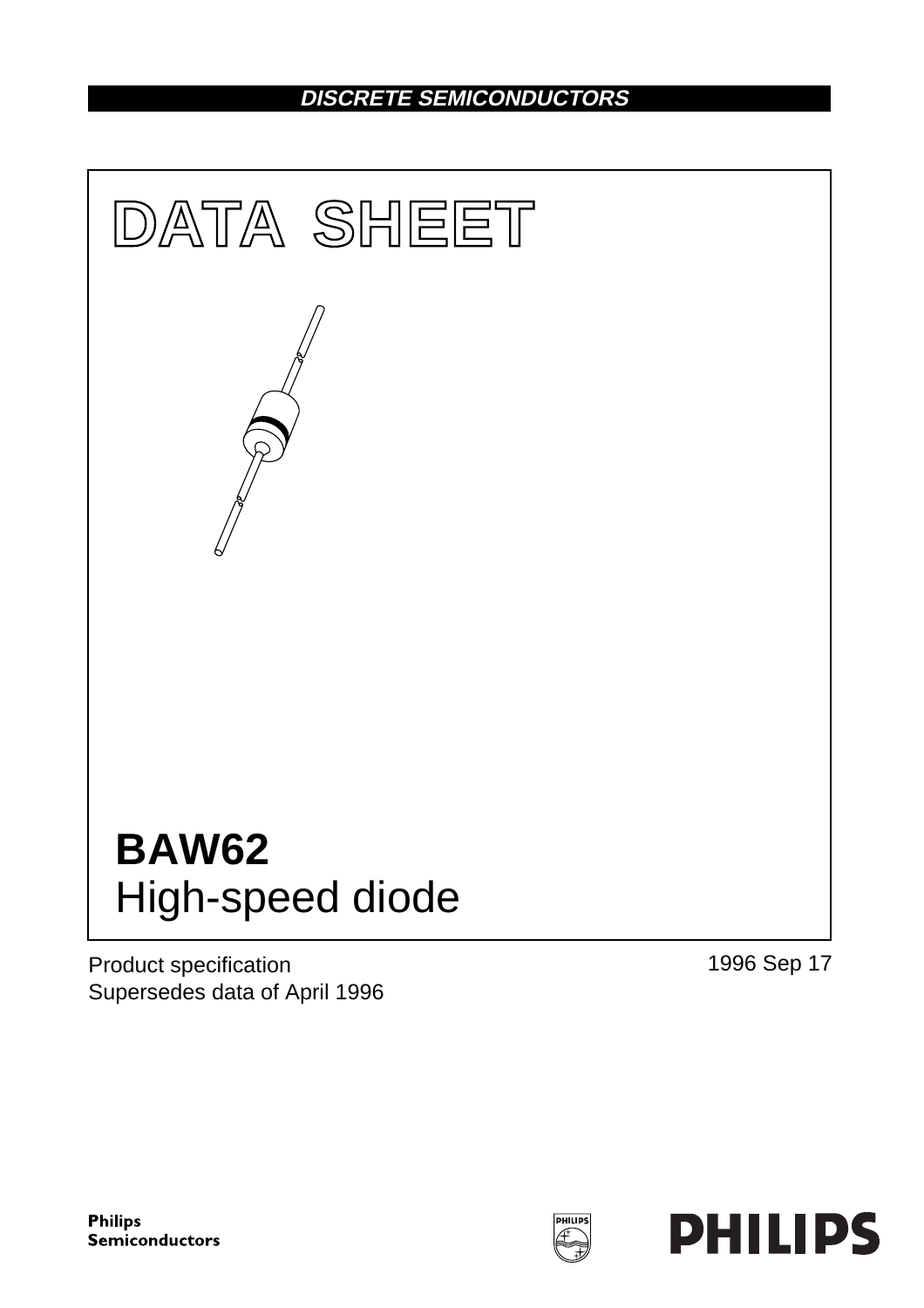MAM246

 $\overline{\phantom{a}}$ 

 $\overline{\phantom{a}}$ 

## **FEATURES**

- Hermetically sealed leaded glass SOD27 (DO-35) package
- High switching speed: max. 4 ns
- Continuous reverse voltage: max. 75 V
- Repetitive peak reverse voltage: max. 75 V
- Repetitive peak forward current: max. 450 mA.

### **APPLICATIONS**

- High-speed switching
- Fast logic applications.

## **LIMITING VALUES**

In accordance with the Absolute Maximum Rating System (IEC 134).

**DESCRIPTION**

The diode is type branded.

 $\circledcirc$ 

package.

The BAW62 is a high-speed switching diode fabricated in planar technology, and encapsulated in the hermetically sealed leaded glass SOD27 (DO-35)

k and a series and a series and a series of the series of the series of the series of the series of the series of the series of the series of the series of the series of the series of the series of the series of the series

Fig.1 Simplified outline (SOD27; DO-35) and symbol.

| <b>SYMBOL</b>             | <b>PARAMETER</b>                    | <b>CONDITIONS</b>                                       | MIN.  | MAX.   | <b>UNIT</b> |
|---------------------------|-------------------------------------|---------------------------------------------------------|-------|--------|-------------|
| <b>V<sub>RRM</sub></b>    | repetitive peak reverse voltage     |                                                         |       | 75     | V           |
| V <sub>R</sub>            | continuous reverse voltage          |                                                         |       | 75     | V           |
| ΙF                        | continuous forward current          | see Fig.2; note 1                                       |       | 250    | mA          |
| <b>IFRM</b>               | repetitive peak forward current     |                                                         |       | 450    | mA          |
| <b>I</b> FSM              | non-repetitive peak forward current | square wave; $T_i = 25$ °C prior to<br>surge; see Fig.4 |       |        |             |
|                           |                                     | $t = 1 \mu s$                                           |       | 4      | A           |
|                           |                                     | $t = 1$ ms                                              |       |        | A           |
|                           |                                     | $t = 1$ s                                               |       | 0.5    | A           |
| $P_{\text{tot}}$          | total power dissipation             | $T_{amb}$ = 25 °C; note 1                               |       | 350    | mW          |
| $\mathsf{T}_{\text{stg}}$ | storage temperature                 |                                                         | $-65$ | $+200$ | $^{\circ}C$ |
| $T_i$                     | junction temperature                |                                                         |       | 200    | $^{\circ}C$ |

## **Note**

1. Device mounted on an FR4 printed circuit-board; lead length 10 mm.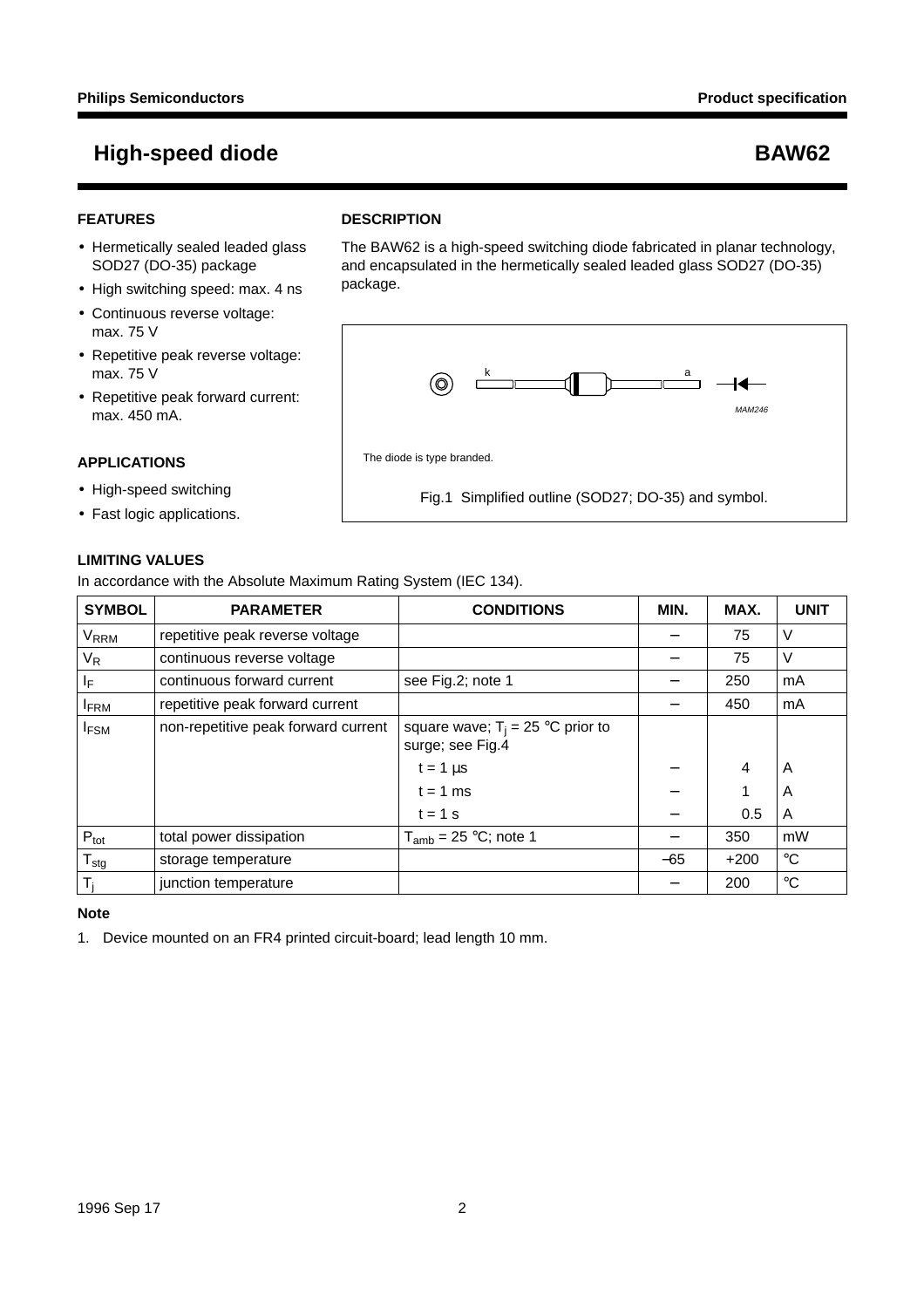## **ELECTRICAL CHARACTERISTICS**

 $T_i = 25 °C$ ; unless otherwise specified.

| <b>SYMBOL</b>   | <b>PARAMETER</b>         | <b>CONDITIONS</b>                                             | MIN. | MAX. | <b>UNIT</b> |
|-----------------|--------------------------|---------------------------------------------------------------|------|------|-------------|
| VF              | forward voltage          | see Fig.3                                                     |      |      |             |
|                 |                          | $I_F = 5$ mA                                                  | 620  | 750  | mV          |
|                 |                          | $I_F = 100$ mA                                                |      | 1000 | mV          |
|                 |                          | $I_F = 100$ mA; $T_i = 100$ °C                                |      | 930  | mV          |
| $I_R$           | reverse current          | see Fig.5                                                     |      |      |             |
|                 |                          | $V_R = 20 V$                                                  |      | 25   | nA          |
|                 |                          | $V_R = 50 V$                                                  |      | 200  | nA          |
|                 |                          | $V_R = 75 V$                                                  |      | 5    | μA          |
|                 |                          | $V_R = 20 V; T_i = 150 °C$                                    |      | 50   | μA          |
|                 |                          | $V_R = 75 V$ ; T <sub>i</sub> = 150 °C                        |      | 100  | μA          |
| $C_d$           | diode capacitance        | f = 1 MHz; $V_R$ = 0; see Fig.6                               |      | 2    | pF          |
| $t_{rr}$        | reverse recovery time    | when switched from $I_F = 10$ mA to                           |      | 4    | ns          |
|                 |                          | $I_R$ = 10 mA; R <sub>L</sub> = 100 Ω;                        |      |      |             |
|                 |                          | measured at $I_R = 1$ mA; see Fig.7                           |      |      |             |
| $V_{\text{fr}}$ | forward recovery voltage | when switched from $I_F = 50$ mA;<br>$t_r = 20$ ns; see Fig.8 |      | 2.5  | $\vee$      |
|                 |                          |                                                               |      |      |             |

## **THERMAL CHARACTERISTICS**

| <b>SYMBOL</b>  | <b>PARAMETER</b>                              | <b>CONDITIONS</b>           | <b>VALUE</b> | <b>UNIT</b> |
|----------------|-----------------------------------------------|-----------------------------|--------------|-------------|
| $R_{th\ j-tp}$ | thermal resistance from junction to tie-point | l lead length 10 mm         | 240          | K/W         |
| $R_{th j-a}$   | thermal resistance from junction to ambient   | l lead length 10 mm; note 1 | 500          | K/W         |

**Note**

1. Device mounted on a printed circuit-board without metallization pad.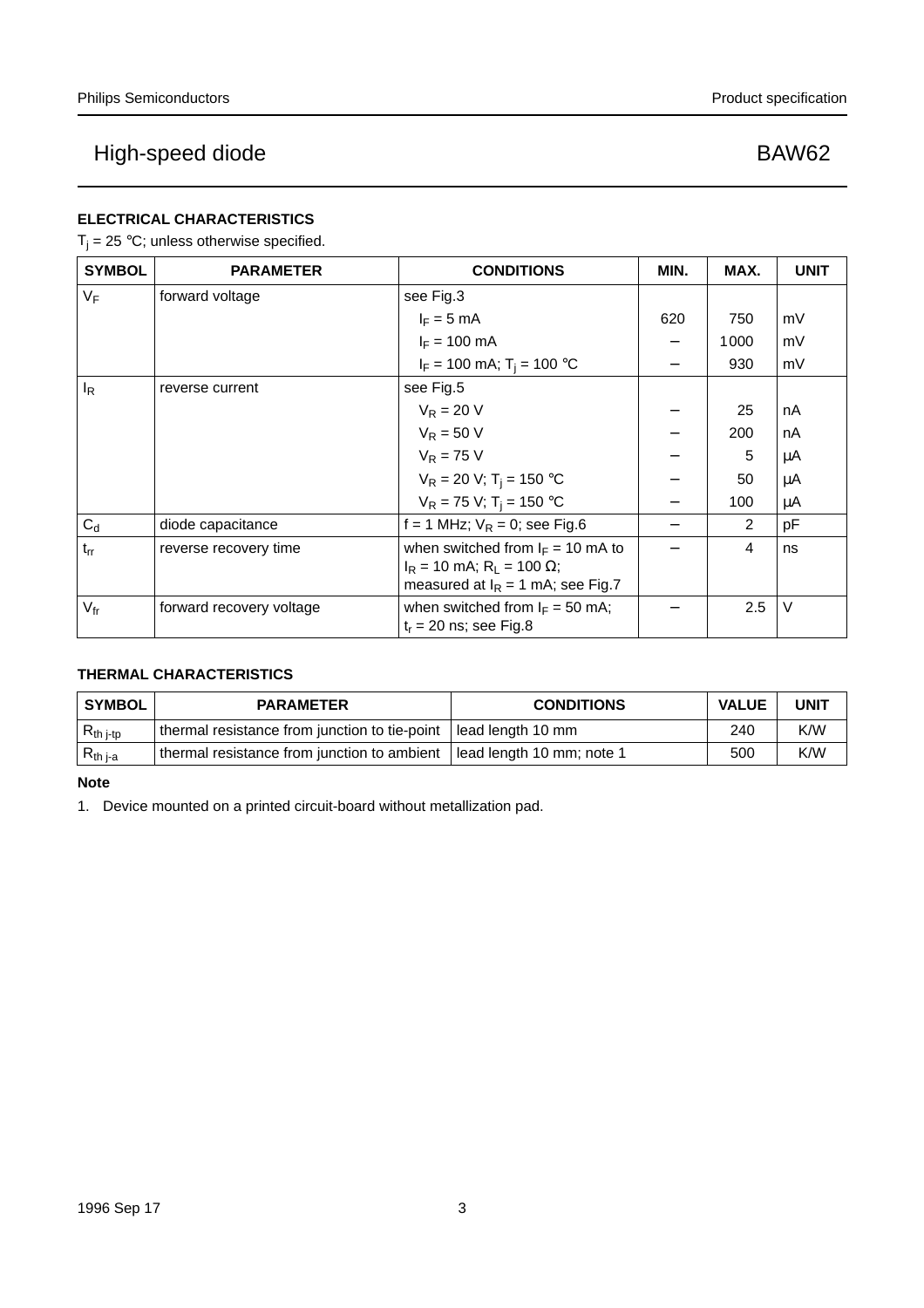## **GRAPHICAL DATA**

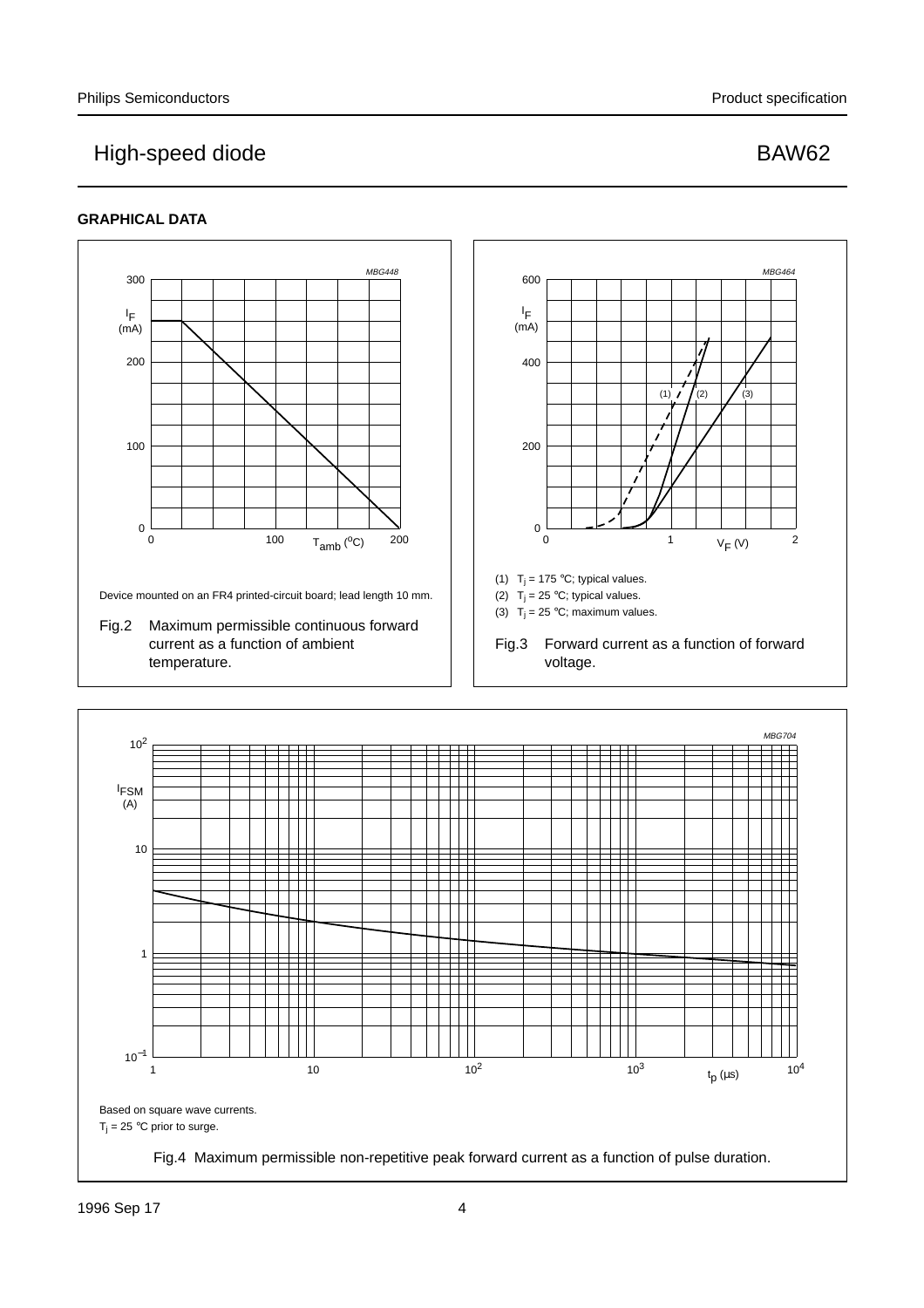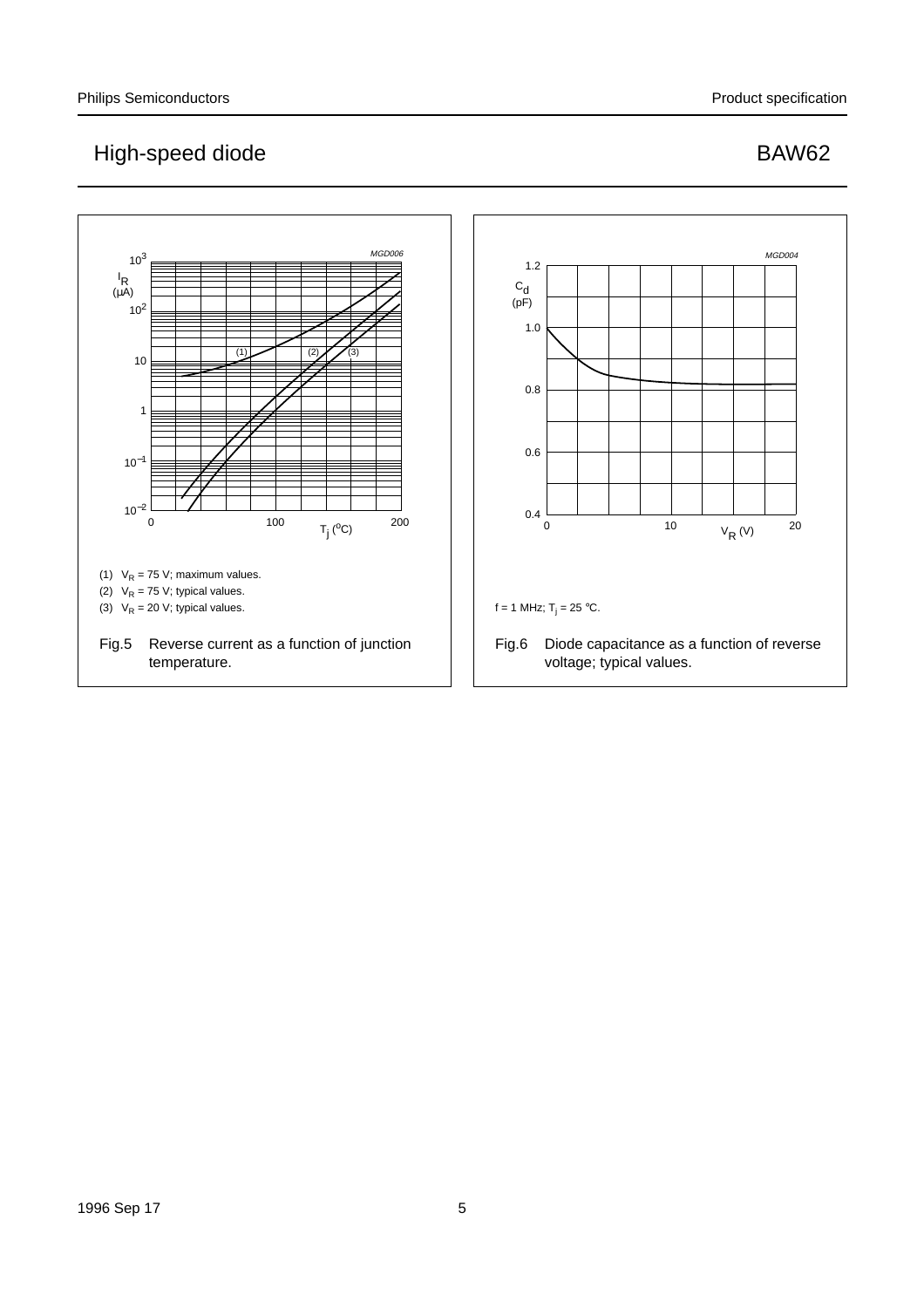